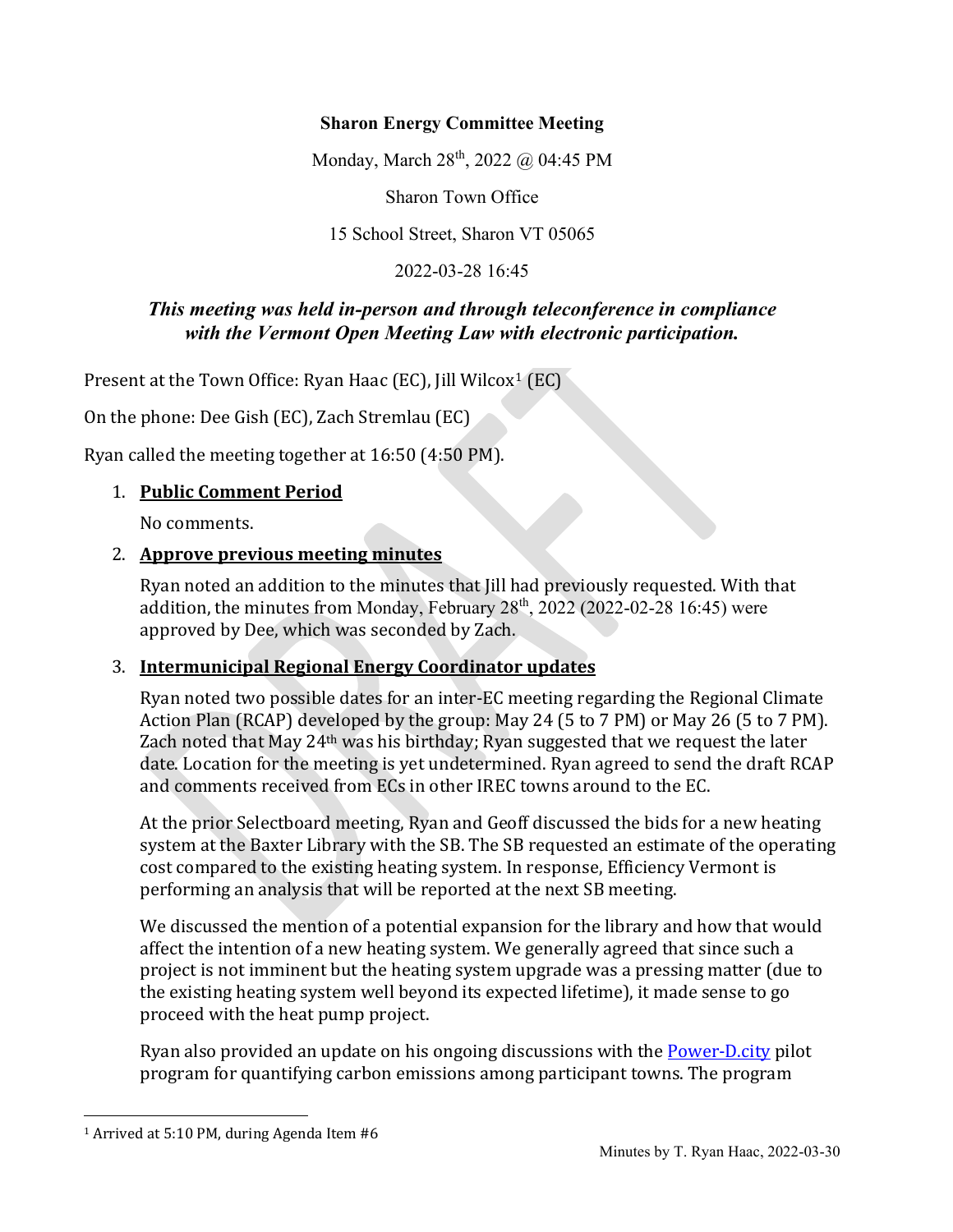would likely be based around collecting the data we are most lacking, e.g., estimated emissions data from resident/commercial activities. He will check back in to the Steering Committee for further interest among towns and next steps.

# 4. **Upper Valley E-bike Loaning Library (UVELL) Update**

Ryan reported that he completed the schedule for Sharon's time period with the bikes and will distribute it once he completes a shared document with the schedule/sign-up sheet. We should be receiving the bikes on the evening of Tuesday, April 26th (to be confirmed). Todd Chewning from Cowbell Bike Shop will be delivering them to the Elementary School and giving a tutorial/training session. The bikes will be located/stored in a locked shed at the Elementary School.

# 5. **2022 Energy Burden Program**

Ryan relayed the fact that mailings had begun and he had already received a call from a resident seeking more information. He recently received some printed informational flyers and will be dropping them by the food shelf soon.

# 6. **Mutual Aid Shelf**

Jill and Zach have sought a direct meeting with community partners but were unable to field a meeting this month. Zach will reach out to the working group to reschedule. Zach mentioned some issues that had been raised regarding hosting the shelf on the Lighthouse porch, such as security concerns and potential structural issues on the porch.

We discussed the potential organizational benefits and associated reliability of having the shelf operate during typical food shelf hours (Tu/Th 4:30 to 6:30 PM). Dee noted that the food shelf was quite busy during one of their two periods of operation the prior week. Zach noted the potential for utilizing services at the retailer/grocer of being able to receive the order, process payment, and collect items. We noted that having the retailer handle the payment and collection of requested items would significantly simplify the organizational process of the Mutual Aid Shelf.

Zach also mentioned some potential collaboration with Tri-Valley Transit (TVT) through a program they have that fosters shared grocery trips.

# 7. **Actions on Climate Change and Real Carbon Solutions**

We discussed the fact that consumer-based solutions are often framed with actions that require financial investments in products or services by individuals (e.g., solar panels, electric vehicles, heat pumps, weatherization). These kinds of solutions generally exclude marginalized communities and folks facing poverty conditions in their lives. In reality, "everyone needs to be brought along."

Jill attended a webinar regarding the upcoming Strafford Community Solar project. They are apparently seeking people to buy in from surrounding towns. She also noted her need for a new range and was actively pursuing an induction stove. She also mentioned the repair café idea. Dee said that BALE was considering doing a repair café at their annual community festival on the SoRo green (Thursday, June 9<sup>th</sup>), so there may be some collaboration possible there.